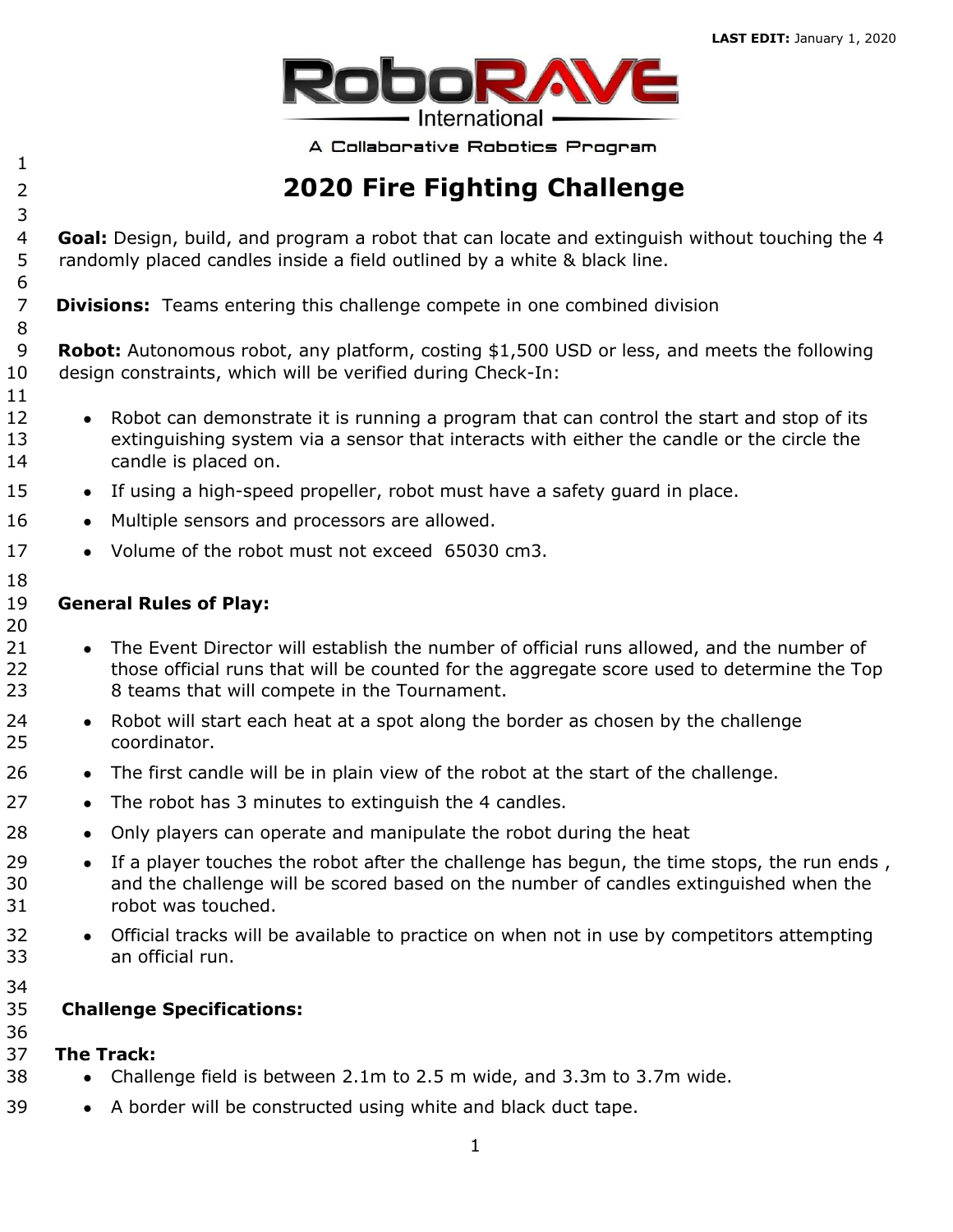**•** The border's are constructed using two lines of white duct tape side by side. This will be 2 about 7.5 cm wide. Then place a  $\frac{1}{2}$  a roll wide (approximately 2.5 cm) of black duct tape down the middle of the two white lines. **●** Candles and walls will be randomly placed for every run. **The Candles FIRE FIGHTING CHALLENGE ●** The candles stand at the center of a white vinyl circle, indicated by a *5 cm* diameter black circle, with varying heights between *10cm* and *45 cm*. **●** The circle has a *40 cm* diameter, and has a *2.5 cm* black line that  $TF =$ 11 is 2.5cm in from the outer edge. • Candles blocked by walls: o 1 candle - No wall o 1 candle - 1 wall (see right) o 1 candle 13 - 2 walls o 1 candle - 3 walls **The Walls ●** The wall widths vary from *20 cm* to *35cm* and are *40 cm* tall. They are held up by wooden bases that are *3.5 cm* tall and may span 18 the approximate width of the wall. *All Challenge Dimensions are Approximate*  22 The challenge may be held in areas with natural light present which may change the lighting conditions of the track. **Be prepared** to engineer around this natural condition. **Scoring** The "remaining time bonus" is awarded, **if and only if** , all four candles are extinguished. Otherwise, the team receives **only** the points for candles extinguished. **Penalty Rules:**  ● 50% off the candle's value, **if** : ○ A candle is extinguished by the robot when it is completely **outside** the circle ○ The candle is touched **during the process** of extinguishing the flame. 34 • The process of extinguishing the lit candle is defined as: Entering into the circle, extinguishing, and leaving the circle… **during** this time the robot can not make contact with the candle. ● Previously extinguished candles become obstacles in the playfield, and **do not count** as a penalty when touched. See the scoring matrix below for details on how points are assessed during your run.